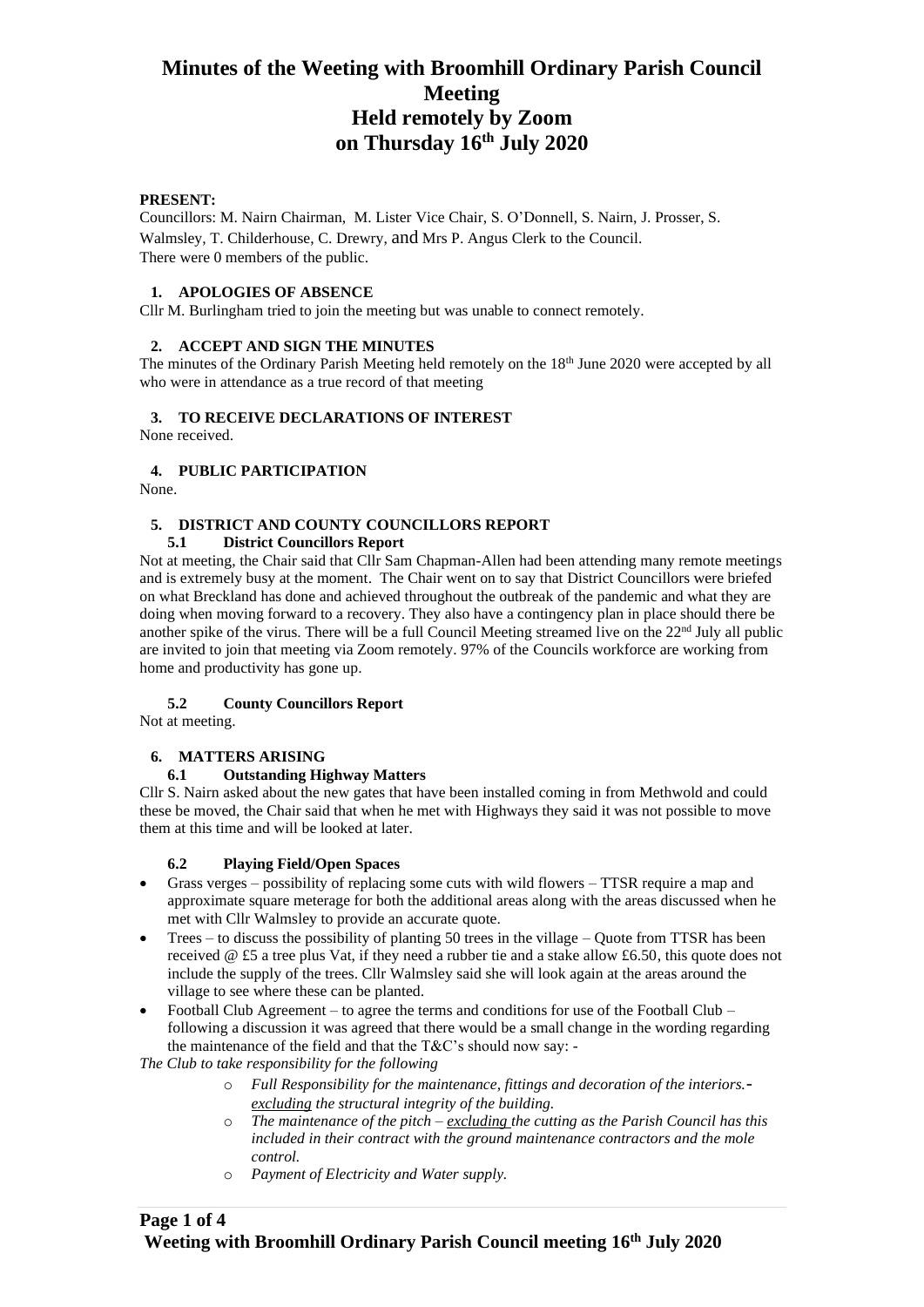- Spring bulb planting  $-$  it was agreed to order the same as last year which was 4 large sacks of daffodils and 1,000 crocus bulbs from Diddlington. Cllr S. Nairn said that she will ask the Weeting Village Covid-19 volunteer group to help with the planting.
- New benches it was agreed to order the new benches to replace the old wooden benches on Parrotts Piece.
- Fit club has asked if they can expand the numbers that are attending the class to the new government rules of a maximum of 30 people and it was agreed by all that this can go ahead. A copy of their insurance policy will be sent to the Clerk*.(This has since been received)*
- Laurel hedge overhanging the Village Hall carpark Cllr O'Donnell agreed to speak to the householder regarding this overhanging hedge as it is coming over from their property.
- New notice board to replace the one situated outside the shop the Clerk said she had put this on hold during the recent disruptions due the pandemic, however she will now be seeking prices for a replacement that does not need any maintenance and is larger than the current notice board.

# **6.3 Weeting awards –To discuss and agree (if any) new Lapel Pin awards**

Following a discussion, it was agreed that the Covid-19 volunteers would receive a Weeting lapel pin along with a letter thanking them for their fantastic support throughout the shutdown. It was also agreed that a pin will be awarded posthumously to the late Mr Dennis Charlton (see item 7.1 on the minutes) and this will be sent to his partner.

# **6.4 Parish Partnership scheme 2020 – update from the Clerk**

Breckland District Council will be sending out the award letters as soon as possible.

# **6.5 Parish Partnership scheme 2021 - any ideas**

Suggestions were made for a trod from the other side of Peppers High Hill up to where the footpath starts, also another near where people cross over to the garage. The Chair said he will ask David Jacklin from Highways to come to the village to see what he can suggest.

# **7. REPORTS**

# **7.1 Chairman's Report**

The Chairman informed the councillors at the beginning of the meeting that Mr Dennis Charlton had sadly passed away and a minute's silence was held.

# **7.2 Clerks Report**

- Contacted TTSR regarding wild flower areas and tree planting and obtained price for planting the trees, they have asked for a map showing exactly where we want the wild flowers to be planted as a couple of areas have been added since he came to see Cllr Walmsley.
- Sent certificate and lapel pins to two residents.
- Purchased new bright Covid safety signs for the play area.
- Purchased the disinfectant, pump and spray for the play area.
- Drew up draft terms for football club.
- Dropped two litter picks off to Cllr Drewry along with bags.
- All litter pick equipment is now stored in the Parish store.

# **7.3 Handyman Report**

- All Saints cut back three wild rose bushes.
- Dog Walk cut back small overhanging branches, collected and spread ten bags of wood chipping, trimmed back hedge by stock fence all around over two days.
- Castle Steps- fitted rubbish bin.
- Football Club took door and frame to store for football club to fit took rubbish to Home Farm ex store for the Football Club.
- Play Area took down orange netting and posts and opened up the Muga, Gym equipment, Teen shelter etc. Made up backboard for signs and fitted up in various locations. Fixed new step to replace the broken one on the climber/slide.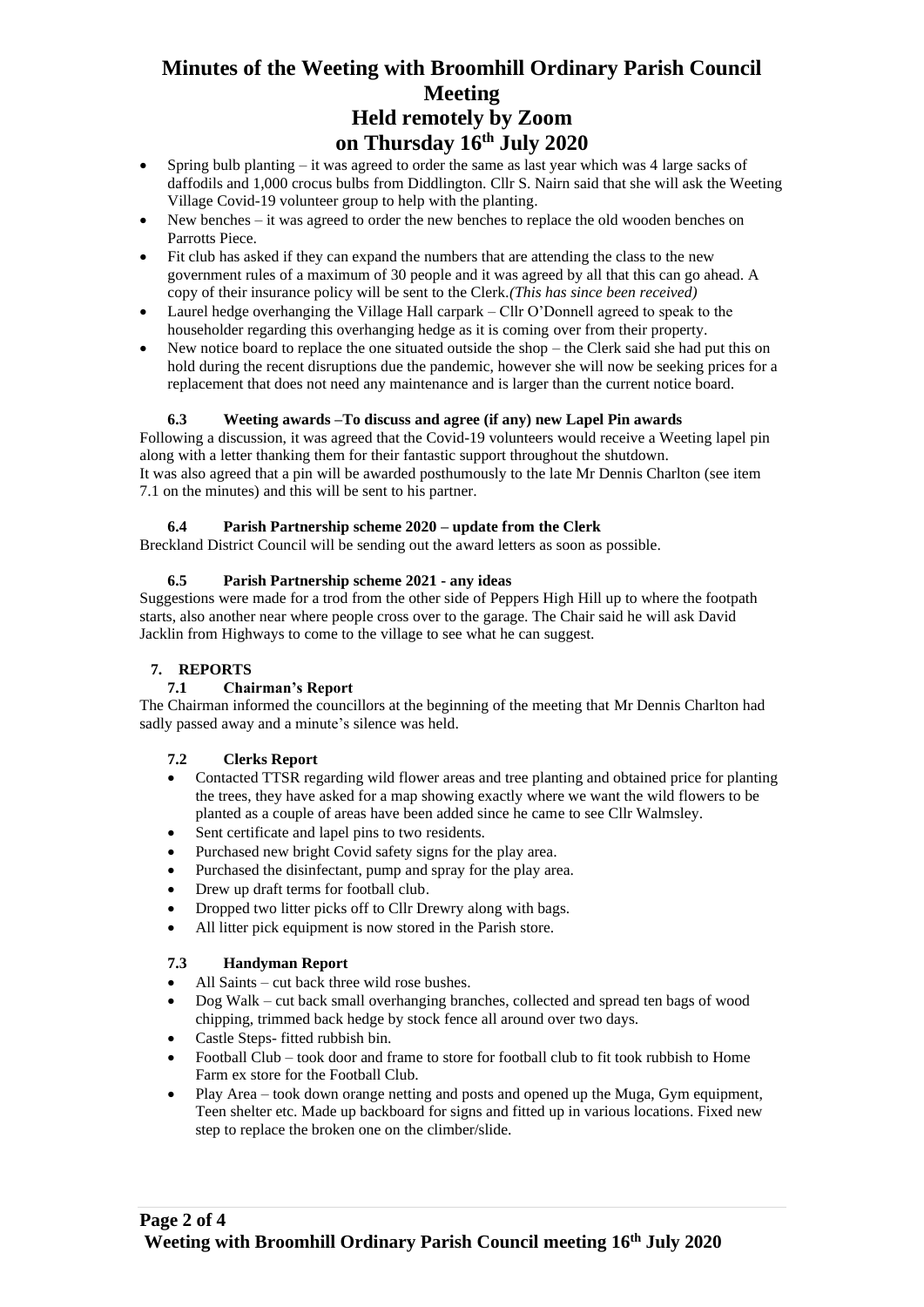## **7.4 Street Lighting Officers Report**

Cllr Burlingham not at meeting, however the Clerk had 2 reported as not working and reported these directly to the contractors.

### **7.5 Bowls Club Report**

The Club opened up on Sunday and everything went very well with all members complying with the government rules.

### **7.6 Village Hall Report**

There will be a meeting week commencing 20<sup>th</sup> July and they have asked all clubs that use the hall to attend as they will be informed of the procedures in place to comply with government rules. They are also applying for some grants for some improvements and redecoration inside the hall.

## **7.7 Football Club Report**

The Chair said they have done a fantastic job on the Football Club and showers are now up and running with hot water. They are getting quotes so that they can apply for grants for the care and maintenance of the football field. A monthly report with updates on the progress will be circulated

### **8. CORRESPONDENCE – To report on any outstanding correspondence received by the Council**

All Saints footway reconstruction – Highways have asked if their contractors can store their machinery on the old lorry park opposite All Saints, this is County Council land so the Clerk will ask them to contact Breckland for their permission.

## **9. FINANCE**

## **9.1 To agree and sign the payments for June/July 2020**

The following payments were authorised on Thursday the  $16<sup>th</sup>$  July 2020 at the PC meeting held virtually by Zoom the payments were signed by the Chair M. Nairn

| <b>Balance for June 2020</b><br>Minus the following direct debits<br>E-On Street Lights<br>E-On Street Lights Parrots Piece<br>Viridor Waste<br><b>Total Direct Debits</b><br>Plus, the following receipts |                                                   | £12,731.62<br>£641.89<br>£12.37<br>£64.96<br>£719.22<br>£0.00 |           |                     |                                             |            |              |
|------------------------------------------------------------------------------------------------------------------------------------------------------------------------------------------------------------|---------------------------------------------------|---------------------------------------------------------------|-----------|---------------------|---------------------------------------------|------------|--------------|
|                                                                                                                                                                                                            |                                                   |                                                               |           | <b>Total Income</b> |                                             | £0.00      |              |
|                                                                                                                                                                                                            |                                                   |                                                               |           |                     | <b>Total after Direct Debits and Income</b> | £12,012.40 |              |
|                                                                                                                                                                                                            |                                                   |                                                               |           | <b>Cheques/Bacs</b> | <b>Description</b>                          |            | <b>Total</b> |
|                                                                                                                                                                                                            |                                                   |                                                               |           | 578450              | Clerks salary and expenses                  |            | £707.22      |
|                                                                                                                                                                                                            |                                                   |                                                               |           | 578471              | Handyman salary and expenses                |            | £643.70      |
| 578496                                                                                                                                                                                                     | HMRC 1st Qtr.                                     |                                                               | £501.20   |                     |                                             |            |              |
| 578516                                                                                                                                                                                                     | Chase Timber - village maintenance                |                                                               | £70.50    |                     |                                             |            |              |
| 578540                                                                                                                                                                                                     | Westcotec                                         |                                                               | £194.08   |                     |                                             |            |              |
| 578560                                                                                                                                                                                                     | Fengate Fasteners - village maintenance           |                                                               | £35.90    |                     |                                             |            |              |
| 578580                                                                                                                                                                                                     | Mole control football field                       |                                                               | £50.00    |                     |                                             |            |              |
| 578602                                                                                                                                                                                                     | Viking - black sacks and envelopes                |                                                               | £36.34    |                     |                                             |            |              |
| 578628                                                                                                                                                                                                     | P&R Garden supplies - landscape bark for dog walk |                                                               | £75.00    |                     |                                             |            |              |
| 578653                                                                                                                                                                                                     | TTSR - Grass cutting                              |                                                               | £1,342.30 |                     |                                             |            |              |
| 578720                                                                                                                                                                                                     | Rospa - Play equipment inspection                 |                                                               | £157.80   |                     |                                             |            |              |
| 578747                                                                                                                                                                                                     | Web support £240.00 / £40.00 IT help              |                                                               | £280.00   |                     |                                             |            |              |
| 594784                                                                                                                                                                                                     | Creative Lincs - Banner and posters for play area |                                                               | £150.00   |                     |                                             |            |              |
| 594748                                                                                                                                                                                                     | Viking - printer inks and laminating pouches      |                                                               | £93.54    |                     |                                             |            |              |
| 594773                                                                                                                                                                                                     | Payment to Clerk for zoom meeting                 |                                                               | £14.39    |                     |                                             |            |              |